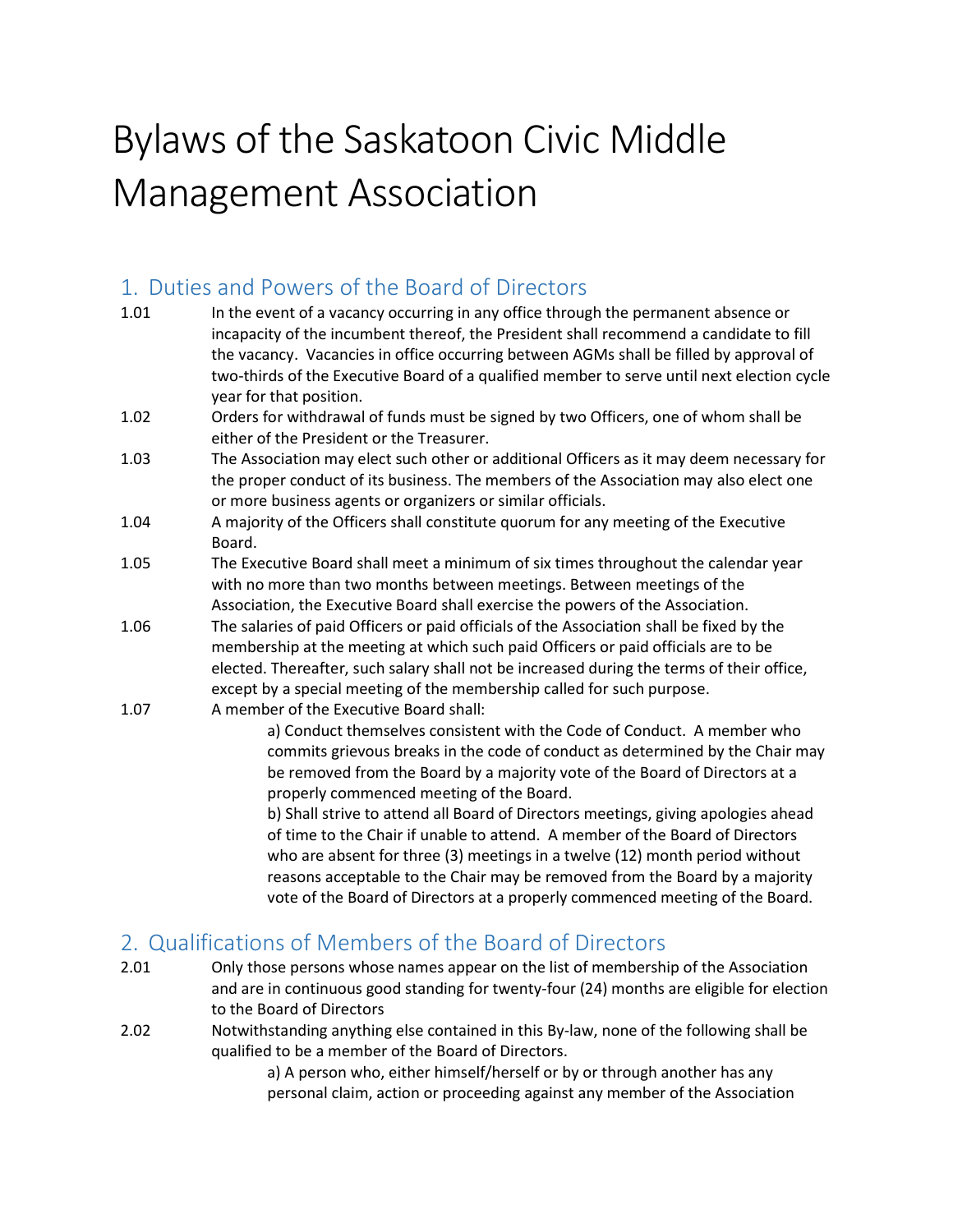b) A person having been convicted of any criminal offence upon conviction of which offence a person is liable for imprisonment.

#### 3. Membership in Continuous Good Standing

3.01 Subject to Article 2 of the Constitution: "Continuous good standing" shall mean no interruption in active Membership of this Union because of suspension, expulsion, withdrawals, failure to pay fines or assessments to this Union. Provided, however, that the Executive Board, upon good cause shown, may waive the requirement for continuous good standing Membership.

#### 4. Membership

- 4.01 Applicants for membership shall complete the form provided for that purpose, and shall answer all relevant questions, and sign a pledge to abide by all laws, rules and regulations of the Association
- 4.02 An applicant for membership shall be deemed a member in good standing of the Association upon completion of a membership form. Thereafter the applicant shall be entitled to the rights and privileges of membership in the Association so long as he or she continues as a member in good standing.
- 4.03 Members shall pay dues as and when required and shall promptly pay all assessments. Any member who shall be two (2) months in arrears in the payment of dues, assessments or other payments required to be paid shall cease to be in good standing and shall automatically be suspended from all rights and privileges of membership. The Executive Board may make suitable provisions for the exoneration of dues, assessments and other payments required to be made.
- 4.04 Subject to the provisions of Article 12 hereof, the Association is irrevocably and exclusively designated to represent each member for the purpose of collective bargaining with the employer in respect to rates of pay, wages, hours of employment, and for the negotiation, execution, revision and termination of contracts and agreements with his or her employer covering all such matters.
- 4.05 The Association is irrevocably and exclusively designated, authorized and empowered by each member to appear and act for him or her and on his or her behalf before any Board Court, Committee or other tribunal in any matter affecting his or her status as an employee or as a member of the Association and exclusively to act as his or her agent to represent, or bind him or her in the presentation, prosecution, adjustment or settlement of all grievances, complaints, disputes or any kind or character arising out of the employer and employee relationship; in the same manner and for the same purposes as the employee himself or herself could act.
- 4.06 Any member of the Association who has withdrawn his or her membership or has otherwise ceased to be a member may be reinstated to membership upon payment by the member of all arrears and dues and assessments from the date of his or her withdrawal, or as otherwise decided by the Executive Board and shall thereupon be reinstated to his or her previous standing in membership, provided however, that if more than two (2) years has lapsed since the date of withdrawal, the member can be readmitted only as a new member.
- 4.07 Members who are duly suspended or expelled by the Association for any cause whatsoever may be reinstated to membership by the Executive Board upon fulfillment of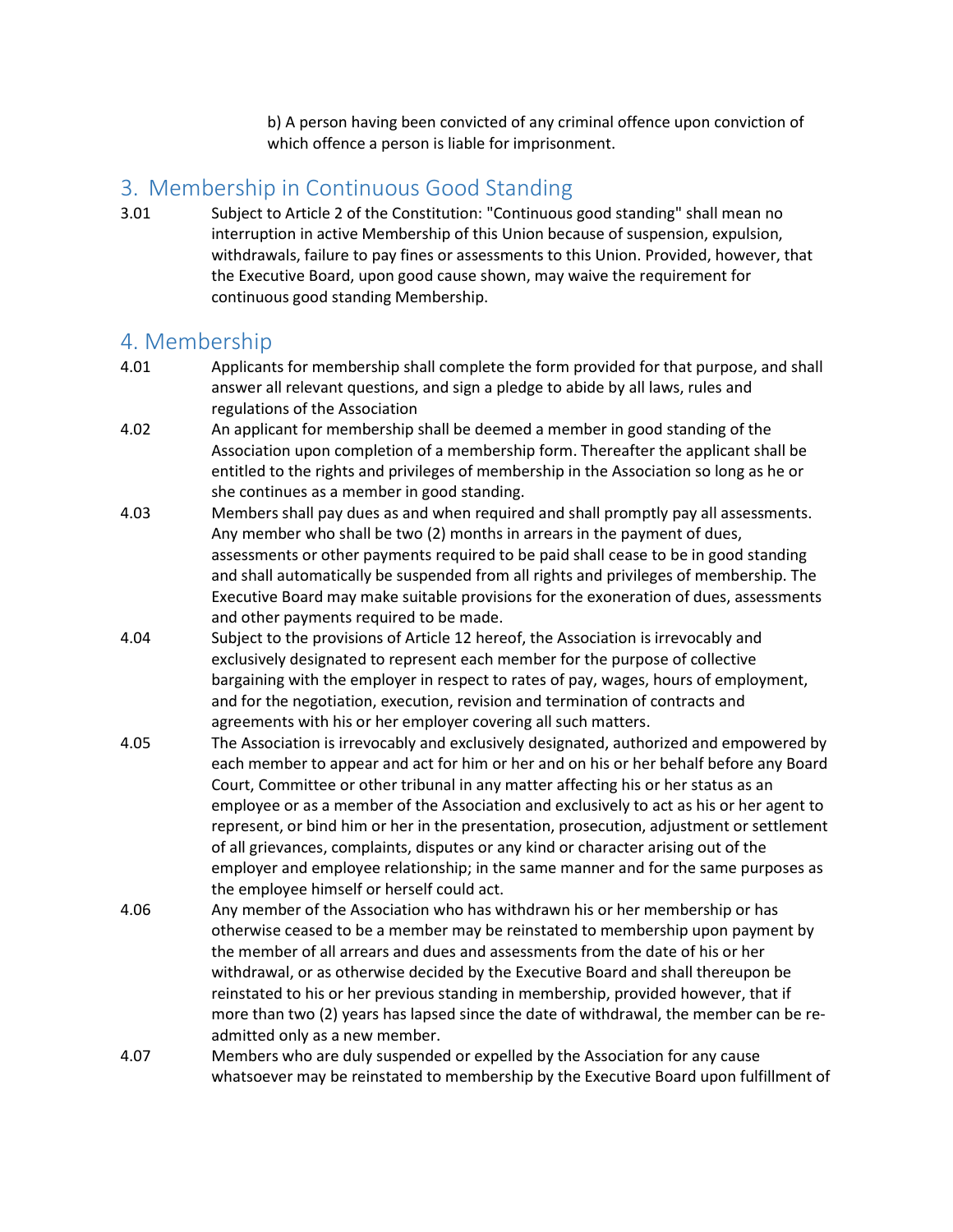such terms and conditions as may be ordered by the Association at the time of his or her expulsion.

## 5. General Meetings

- 5.01 The Association shall hold at least one (1) meeting during the calendar year which shall be held between the  $1<sub>st</sub>$  day of October and the  $31<sub>st</sub>$  day of October in each year, which shall be the annual meeting and at which the election of Officers shall take place and for the receiving of reports for the previous calendar year and the transacting of such other business as may be brought before the meeting.
- 5.02 Special General Meetings may be called by the President, the Board of Directors, or any ten (10) members of the Associations such request for the calling of a Special General Meeting shall be signed by not less than ten (10) members in good standing and forwarded to the Treasurer of the Association who shall then call for a Special General Meeting, provided that such request states specifically the purpose for which such meeting is to be called.
- 5.03 When a Special General Meeting is convened as a result of the request of ten (10) or more members of the Association, it shall deal only with the purpose for which it was called.
- 5.04 Notices of General Meetings shall be written notices and shall be forwarded to each member at his / her last known address or email address through the employers internal email system, or his/her place of employment, stating the purpose of the meeting and such notices shall be mailed, emailed or delivered to each member not less than one (1) week prior to the holding of a General Meeting except in the case of an emergency as must be determined by the Board of Directors.
- 5.05 Election of Officers shall be by secret ballot and shall require a majority vote of those present and eligible to vote and actually voting at the meeting when by paper ballot or if by electronic voting within a predetermined set period occurring during the meeting.
- 5.06 Twenty five (25) of the members in good standing of the Association shall constitute a quorum of any meeting of the association.
- 5.07 The Executive Board shall determine the date of the annual meeting in accordance with Article 5.01 and the date of any extraordinary meeting under Article 5.02.

#### 6. Revenue

- 6.01 The revenue of the Association shall be derived from initiation fees, membership dues, assessments, reinstatement fees, fines and income from bank deposits and investments such as government bonds or other legal investments.
- 6.02 All Officers and persons having custody or control of the funds or property of the Association shall, if so required by the Executive Board or by a general meeting, give a bond of reliable surety company in the form approved and in the amount fixed by the Executive Board. All Officers of the Association shall deliver to their successors all funds and property in their possession received by them from their predecessors, and they shall not be released from their bonds until they have fully accounted for and delivered such funds and property of the Association and anyone who retains for his or her own use or fails to deliver to his or her successors any funds or property of the Association shall be expelled from the Association.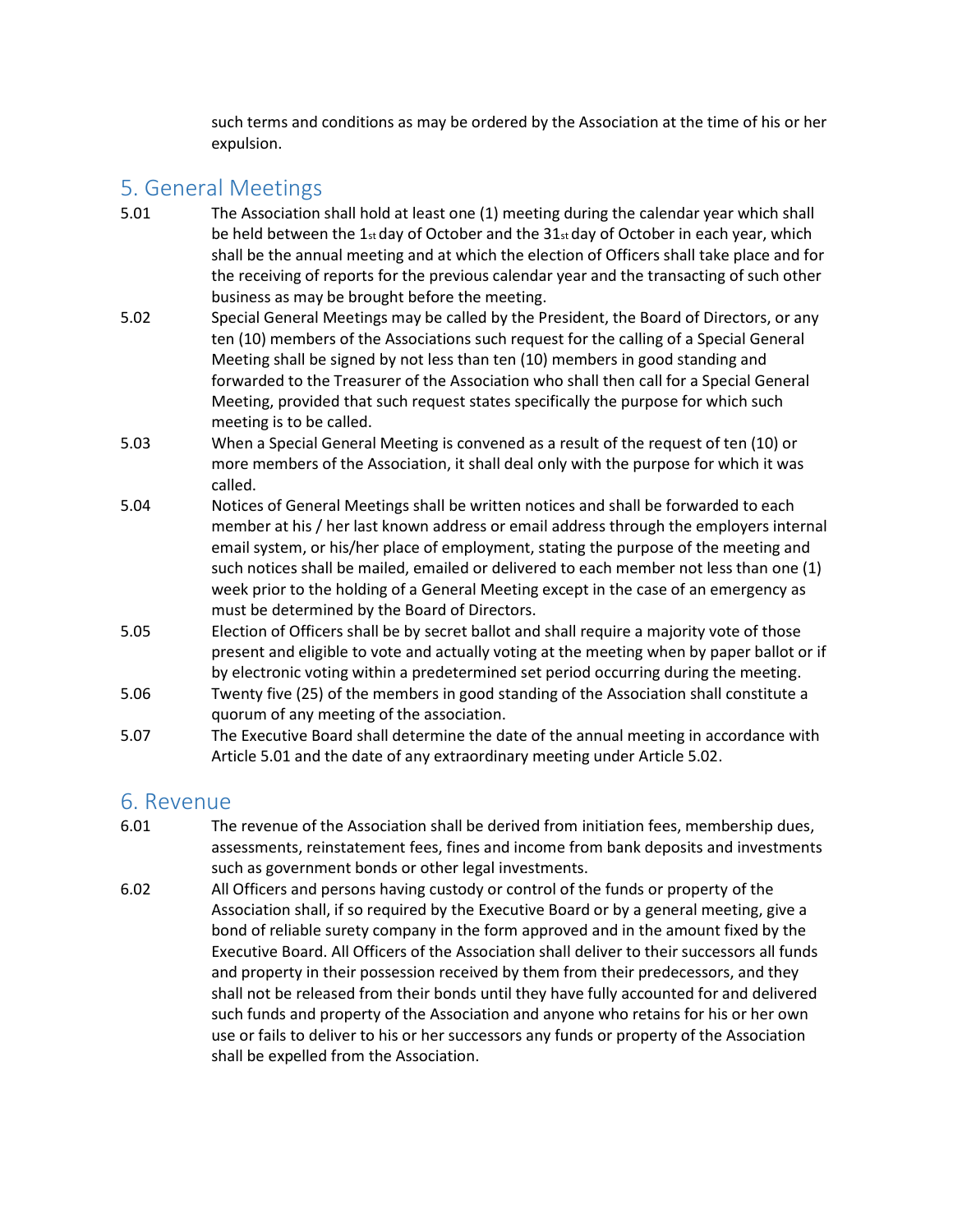## 7. Payment of Association Dues

- 7.01 Subject to Article 7 of the Association Constitution, all dues shall be paid to the Association directly from the employer as a result of the Collective Agreement, or as may be determined by the Board of Directors.
- 7.02 Each member shall be notified in writing of any proposed change to the dues, and such notice shall be mailed, or emailed or delivered to each member not less than one week prior to the holding of a General Meeting.
- 7.03 Members of the Association shall pay minimum dues in such amounts as may be determined from time to time by the Executive Board or by a meeting of the Association. The Executive Board of the Association shall fix such dues at such amount as will enable the Association to meet its obligations and to function effectively in carrying out the objectives of this Constitution subject to Article 7 of the Constitution.
- 7.04 A special assessment may be levied following a decision to that effect by a majority of votes cast at a General Meeting of the Association. Such special assessment shall be paid to the Association directly from the employer, or as may be determined by the Board of Directors.

## 8 Order of Business at Annual General Meeting:

- 8.01 Call to order
- 8.02 Reading of the Minutes
- 8.03 Matters arising
- 8.04 Reports
	- a) President
	- b) Special Report
	- c) Administrative Report
	- d) Audit Report
	- e) Treasurer's Report
- 8.05 Unfinished Business
- 8.06 New Business
- 8.07 Nominations and Elections
- 8.08 Correspondance
- 8.09 Other New Business
- 8.10 Adjournment
- 9.01 Elections: Every elector shall have only one vote, when voting for each member of the Board of Directors or IFPTE Delegate to be elected and a majority of votes cast by members present at a General Meeting shall decide each election, subject to Article Four (4) or Article Five (5) of the Constitution
- 9.02 Counting of votes shall be decided by a show of hands or by ballot on paper / electronically and the method employed shall be the decision of the Chairperson.
- 9.03 Business: All matters of business shall be decided by a majority of votes cast by members present at a General Meeting, in a mail-in ballot or a walk-in ballot.
- 9.04 Any member who will be working or on vacation at an out-of-town location at the time of a meeting will be provided an alternative voting option through prior arrangements made with the President or designate.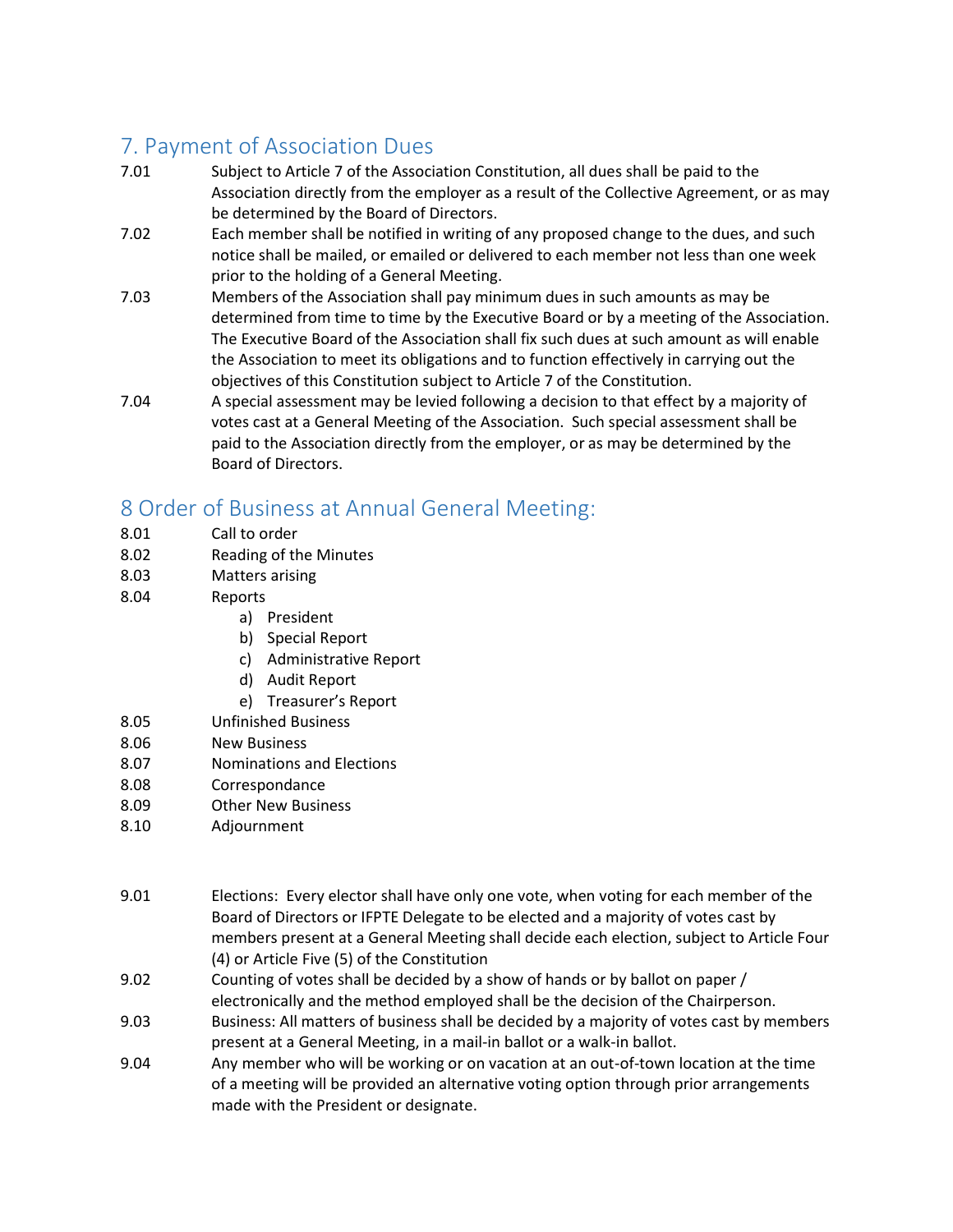9.05 The Chairperson shall have the same rights as other members to vote on any question. In a case of a tie vote, the Chairperson shall cast the deciding vote.

#### 10. Election Procedure

Qualification of Voters at Elections:

- 10.01 Except as otherwise hereinafter provided, those persons whose names appear on the list of membership of the Association shall be entitled to vote at a general membership election of Directors.
- 10.02 No person shall be entitled to vote at any election unless they are one of the persons named, or purported to be named in the proper list of electors, or is entitled to vote by virtue of certification pursuant to Clause 4.03 hereof

Notwithstanding that the list has been revised and corrected by the Treasurer

- 10.03 Who at the time of election is qualified to vote but whose name has been omitted from the list; or,
- 10.04 Who has registered with the Treasurer but whose name has been omitted from the list; or,
- 10.05 Whose name has been misspelled on the list and who is otherwise entitled to vote; may make application to the Treasurer, or in their absence, any other authorized signing officer, for certification of membership, and upon being satisfied that such name was so omitted or misspelled and that the applicant is otherwise qualified to vote, the Treasurer or authorized signing officer may certify that that person is entitled to vote.

List of Electors:

- 10.06 The proper list of electors to be used at an election shall be the last revised list of members in good standing
- 10.07 The Treasurer shall every year, immediately prior to the date of elections, make up a correct alphabetical list of all persons entitled to vote, and shall certify the same as to its accuracy and completeness.

Nominations

- 10.08 Prior to the Annual General Meeting each year, the Board of Directors shall ensure the selections of a slate of candidates from eligible members. The selection should be made on the basis of having as wide a representation as reasonably possible. The list of candidates shall be submitted to the Treasurer for distribution to the membership prior to the Annual General Meeting.
- 10.09 Nominations will be received from the floor under the rules of parliamentary procedure (do not require to be seconded) provided the nominee will allow their name to stand for election.

#### 11. Discipline

- 11.01 Members may be expelled, suspended, fined or otherwise disciplined for violation of any of the provisions of this Constitution of for any other conduct detrimental to the best interests of the Association and its membership.
- 11.02 Before any member may be disciplined, written charges shall be filed with the Secretary, who shall thereupon promptly transmit a copy to the member accused at his or her last known address, together with written notices of the time and place of the hearing thereon, which shall be held not less than five (5) days after the date of the notice.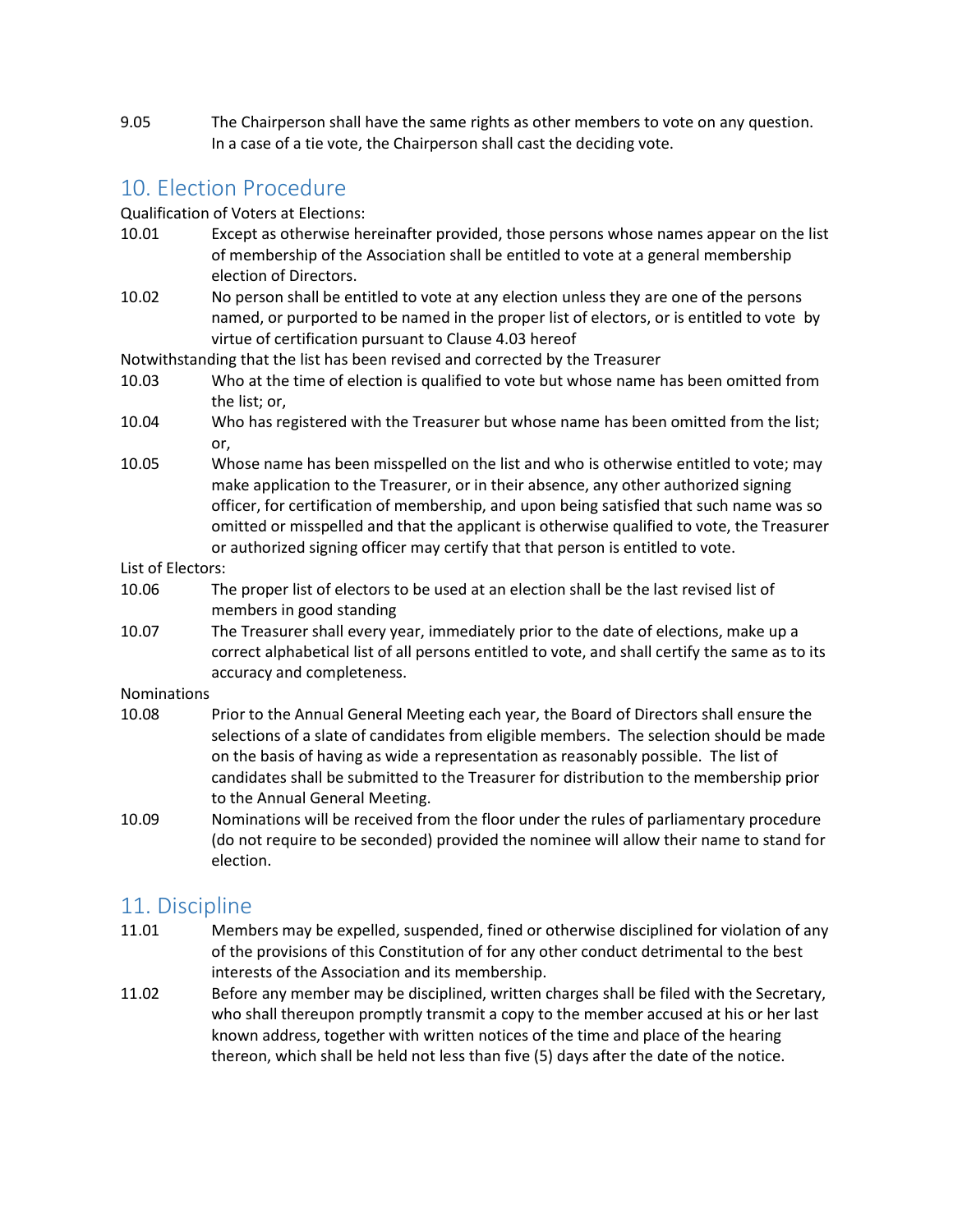- 11.03 Hearings shall be held before a quorum of the Executive Board. The member accused shall have the right to appear at such hearings, produce and cross-examine witnesses and to be represented by any person of his or her choice for that purpose.
- 11.04 In the event that the Executive Board shall convict the member of any charges, the member shall have the right to appeal therefrom to the membership of the Association at an extraordinary meeting held for that purpose, provided that the member serves upon the Secretary notice in writing of his or her intention to appeal, on or before the thirtieth day following such conviction of the member by the Executive Board.
- 11.05 The decision of the membership of the Association shall be final and binding and there shall be no right to review such decision.

## 12. Collective Bargaining

Proposals of Collective Agreements

- 12.01 The President or their designate shall request written proposals from the membership no sooner than three (3) months and no later than one month after the expiry date of a Collective Agreement.
- 12.02 The Board of Directors will then cause to be prepared proposed changes to a Collective Agreement.

Negotiating Committee:

- 12.03 The Board of Directors shall appoint a Negotiating Committee to meet with the employer and such committee shall have the authority to reach a settlement with the employer, subject to ratification in accordance with subsection 12.06 below.
- 12.04 The members of the Negotiating Committee dealing with the City of Saskatoon shall be as appointed by the Board of Directors but such committee shall include at least two (2) persons from the Board of Directors and any other persons deemed necessary by the Board of Directors.
- 12.05 The members of the Negotiating Committee shall keep all negotiations confidential within the Committee until at such point a settlement or other action is recommended to the Board of Directors.

Ratification and Signing of the Agreement

- 12.06 Prior to the signing of a Collective Agreement, the Board of Directors shall call a Special General Meeting to present the negotiated settlement to the membership for ratification
- 12.07 If ratified by a majority vote of those affected by the negotiations and who actually cast ballots on a ratification vote, the contract or agreement shall be drafted and signed by the proper Officers of the Association and thereupon it shall be binding upon all member in good standing affected thereby.
- 12.08 No member or members shall negotiate or confer with the employer or its agents, without due authority from the Executive Board, on matters pertaining to wages, hours or working conditions.

#### 13. Strikes

13.01 A strike, study session or decision to work-to-rule may be called by the Executive Board, provided that the majority of members to be affected thereby have voted approval thereof by secret ballot at a meeting called for that purpose, notice of which meeting shall have been given not less than one (1) week before the date of the said meeting.